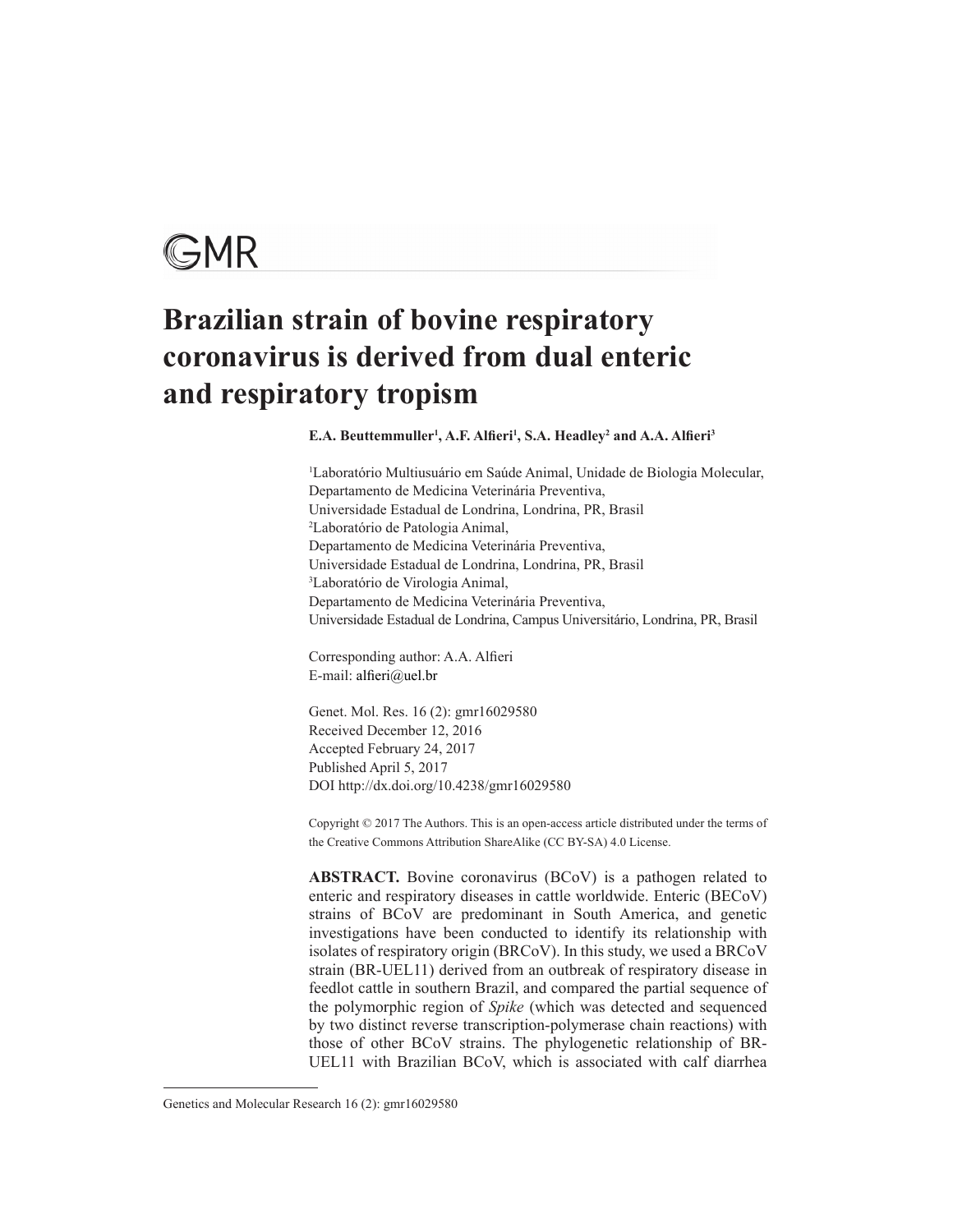and winter dysentery (enteric, BECoV; respiratory, BRCoV), and classical reference prototypes was analyzed. The analysis showed that the BRCoV strains from Brazil clustered with a clade that was distinct from most isolates associated with calf diarrhea (BECoV) and ancestral prototype strains such as Mebus, Nebraska, and LYVB. Furthermore, the BRCoV strains from Brazil clustered with a clade that contained recent strains associated with winter dysentery, showing 98-99% nucleotide identity with those strains. These results suggested that the Brazilian BCoV evolved from being solely enteric to a dual enteric and respiratory tropic virus.

**Key words:** Bovine coronavirus; Bovine respiratory disease; Spike glycoprotein; Dual tropism; Phylogeny

# **INTRODUCTION**

Coronaviruses cause respiratory and enteric disease in humans, birds, and other mammals (Siddell et al., 1983, Woo et al., 2009). The bovine coronavirus (BCoV) is a global pathogen that is recognized as the causative agent of enteric disease; however, the contribution of this pathogen towards the development of bovine respiratory disease (BRD) was underestimated compared to those of viruses that are primary agents of BRD, such as the bovine herpesvirus 1, bovine viral diarrhea virus, bovine parainfluenza-3 virus, and bovine respiratory syncytial virus (Fulton et al., 2011). However, recent reports have indicated that BCoV might also be a major pathogen of BRD (Lathrop et al., 2000; Boileau and Kapil, 2010; Hick et al., 2012). Moreover, isolates of BCoV associated with neonatal and adult diarrhea are referred to as BECoV (bovine enteric or enteropathogenic coronaviruses), whereas strains isolated from nasal secretions and lung of cattle affected by pneumonia have been classified as bovine respiratory coronaviruses, BRCoV (Lin et al., 2000; Boileau and Kapil, 2010).

BCoV is a ubiquitous betacoronavirus within the subfamily Coronavirinae, family Coronaviridae (ICTV: http://www.ictvonline.org/virustaxonomy.asp). The virus is enveloped and pleomorphic, with a single-stranded positive-sense RNA genome. It has two major outer glycoproteins, namely, Spike (S), which is further divided into domains S1 and S2 (Cavanagh, 1983), and hemagglutinin-esterase (HE) (Hasoksuz et al., 2002). S1 is the receptor-binding domain responsible for viral attachment and entry into the host cell, whereas S2 is related to membrane fusion. Therefore, S glycoproteins and HE are major neutralizing antigens of BCoV (Saif, 1993; Lin et al., 2000). Mutations in the S protein, mostly in the S1 domain, are associated with variations in the host range, tissue tropism, pathogenicity, and antigenic differences among strains (Saif, 2010).

Worldwide, BCoV is associated with BRD in cattle of all ages, shipping fever, calf diarrhea, winter dysentery (Boileau and Kapil, 2010), and dysentery during the warmer seasons (Park et al., 2006; Decaro et al., 2008). Consequently, BCoV can simultaneously cause enteric and respiratory infections in the same animal (Park et al., 2007), although genetic markers for distinguishing between strains with both types of tropism were not identified during molecular analysis of the S glycoprotein (Kanno et al., 2007). Phylogenetic analyses based on the S-encoding gene sequence was performed in South Korea (Park et al., 2006), Japan (Kanno et al., 2007), and the USA (Fulton et al., 2013), which revealed that ancestral

Genetics and Molecular Research 16 (2): gmr16029580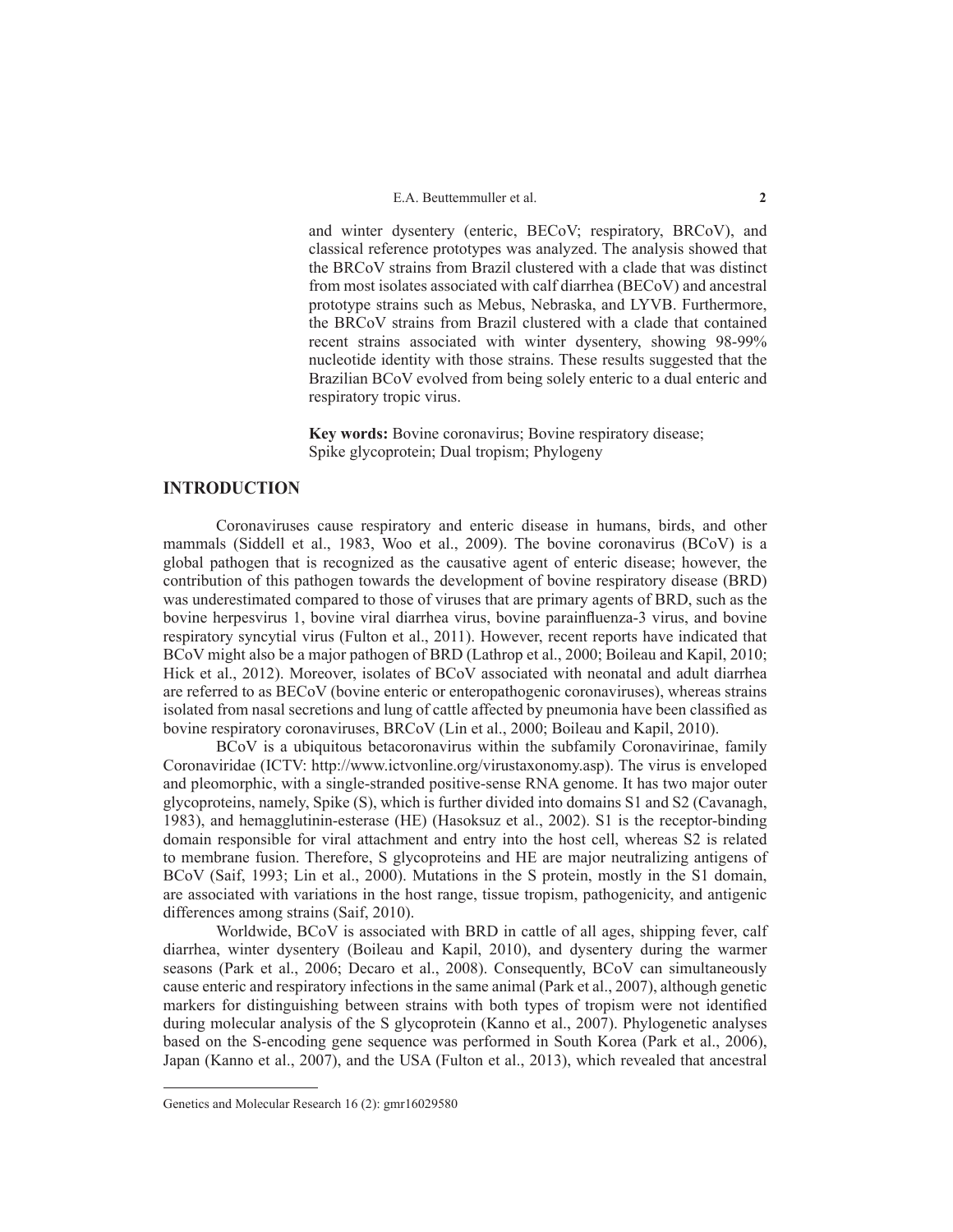reference strains of BCoV that are exclusively associated with enteric manifestations clustered within a distinct phylogenetic group compared to the recent isolates associated with enteric and respiratory diseases.

Since the first description of a Brazilian BCoV associated with calf diarrhea, most Brazilian strains of enteric origin have now been described and characterized by molecular methods (Jerez et al., 2005; Takiuchi et al., 2008; Stipp et al., 2009; Ribeiro et al., 2016); in addition, assessment of major public databases did not reveal any description of BRCoV in other South American countries. This study investigates the recent molecular evolution of BCoV by addressing the phylogenetic relationship between the enteric and winter dysentery strains based on a polymorphic region of the Brazilian BRCoV.

### **MATERIAL AND METHODS**

The BRCoV strain (BR-UEL11) was derived from nasopharyngeal swabs collected during an outbreak of BRD in feedlot cattle from the State of Paraná, southern Brazil. Nucleic acid purification was performed as described (Boom et al., 1990), and the presence of BCoV was confirmed using a semi-nested polymerase chain reaction (PCR) targeting the *N* gene (Takiuchi et al., 2006). For genetic analysis, a reverse transcription (RT)-PCR assay using the SPK5 pair of primers (Takiuchi et al., 2008) was used to amplify the sequence encoding the nucleotides 1256 to 1904 based on the *S* gene of the Mebus strain (accession number - U00735.2), which includes the polymorphic region (nucleotides 1368 - 1776) (Rekik and Dea, 1994). All amplicons were visualized on an ethidium bromide-stained 2% agarose gel. The PCR products were purified using the GFXTM PCR DNA and gel band purification kit (GE Healthcare, Little Chalfont, UK) and sequenced (ABI3500 Genetic Analyzer, Applied Biosystems) using the forward and reverse primers with the BigDye<sup>TM</sup> Terminator v3.1 cycle sequencing kit (Applied Biosystems, Foster City, CA, USA).

The phylogenetic analyses compared the BRCoV strain, BR-UEL11 (GenBank accession No. KP208779), with 67 Brazilian strains of BECoV and BRCoV, which were available in the GenBank. Furthermore, reference strains of respiratory origin, such as OK-0514-3 (AF058944) (Chouljenko et al., 1998), 232NS (DQ320763.1), the winter dysentery strain KW10, and the classical calf diarrhea prototype enteric strains Mebus (U00735) (Stair et al., 1972), Nebraska (JQ741969), and the Brazilian LYVB strain (AY606205) (Brandão et al., 2006) were included in the study. To include all available data (from the Genbank) pertaining to the Brazilian BCoV, phylogenetic analysis was performed by evaluating the partial sequence of the polymorphic region (nucleotides 1388-1712). The phylogenetic relationship was constructed using the MEGA 7.0 software. The nucleotide sequences were aligned with Clustal W, and the phylogenetic analysis was performed using maximum likelihood's Tamura 3-parameter model and 1,000 bootstrap replications.

# **RESULTS**

The phylogenetic analysis of nucleotide sequences from the polymorphic region revealed two groups that form the major clades 1 and 2 (Figure 1). Clade 1 consists of the BECoV strains from Brazil (USP- 2 to 14) derived from stool samples of calves affected with the winter dysentery WDBR-01 strain, and the ancestral calf diarrhea reference strains LYVB, Mebus, and Nebraska. A deletion of 18 nucleotides from positions 1577 to 1594 of the *S*

Genetics and Molecular Research 16 (2): gmr16029580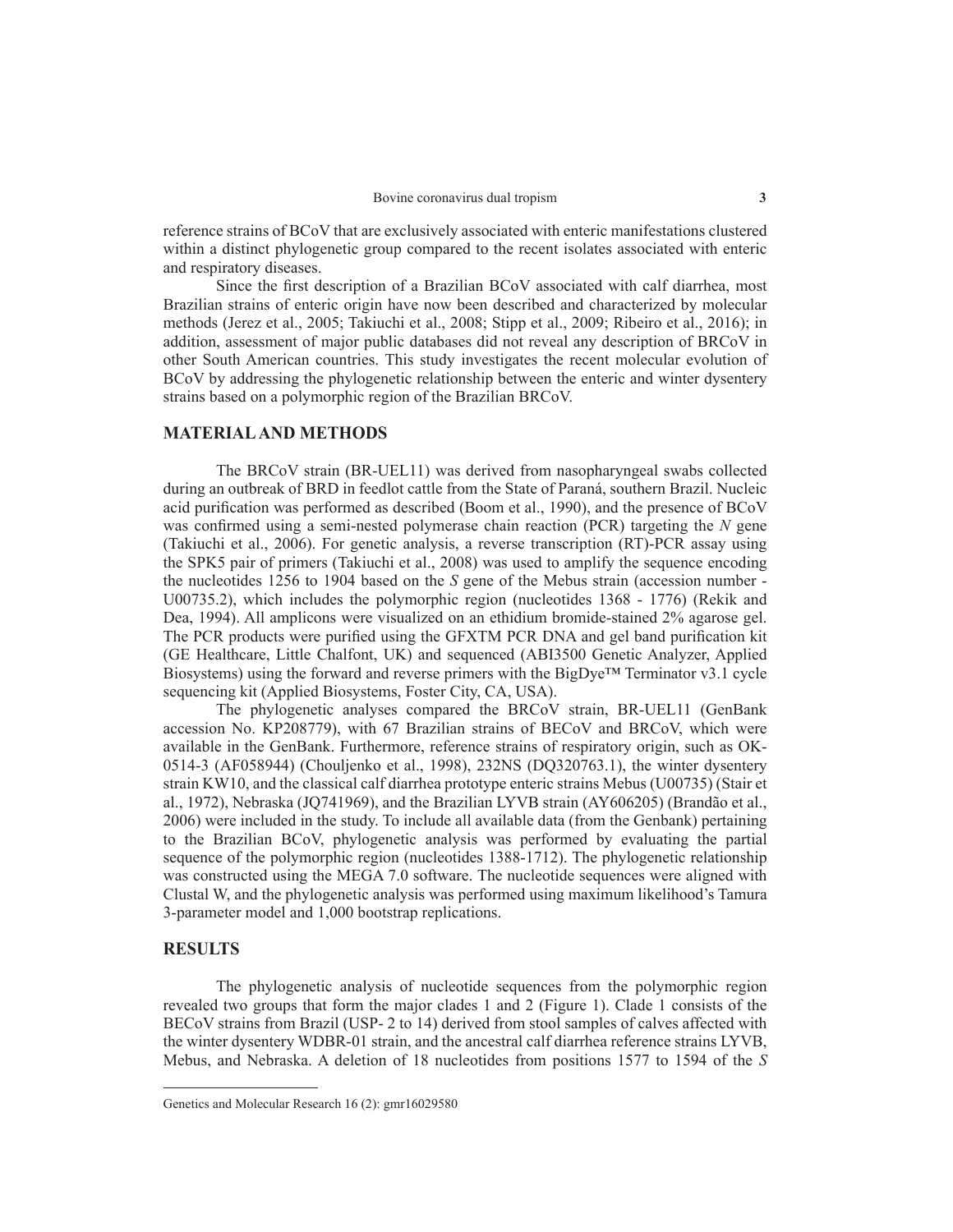gene, which is exactly at the polymorphic region (Brandão et al., 2006), was present in all the Brazilian strains and the reference LYVB strain within clade 1.



**Figure 1.** Phylogenetic relationship, based on the partial sequence of the polymorphic region (nucleotides 1388- 1712), of selected Brazilian strains of bovine coronavirus with prototype strains of BECoV and BRCoV. The nucleotide sequences were identified by GenBank accession number and strain name. BRCoV strains are denoted by a black diamond and BR-UEL11 with an arrow. The tree was generated using the maximum likelihood method with bootstrap values of 1000 replicates.

Genetics and Molecular Research 16 (2): gmr16029580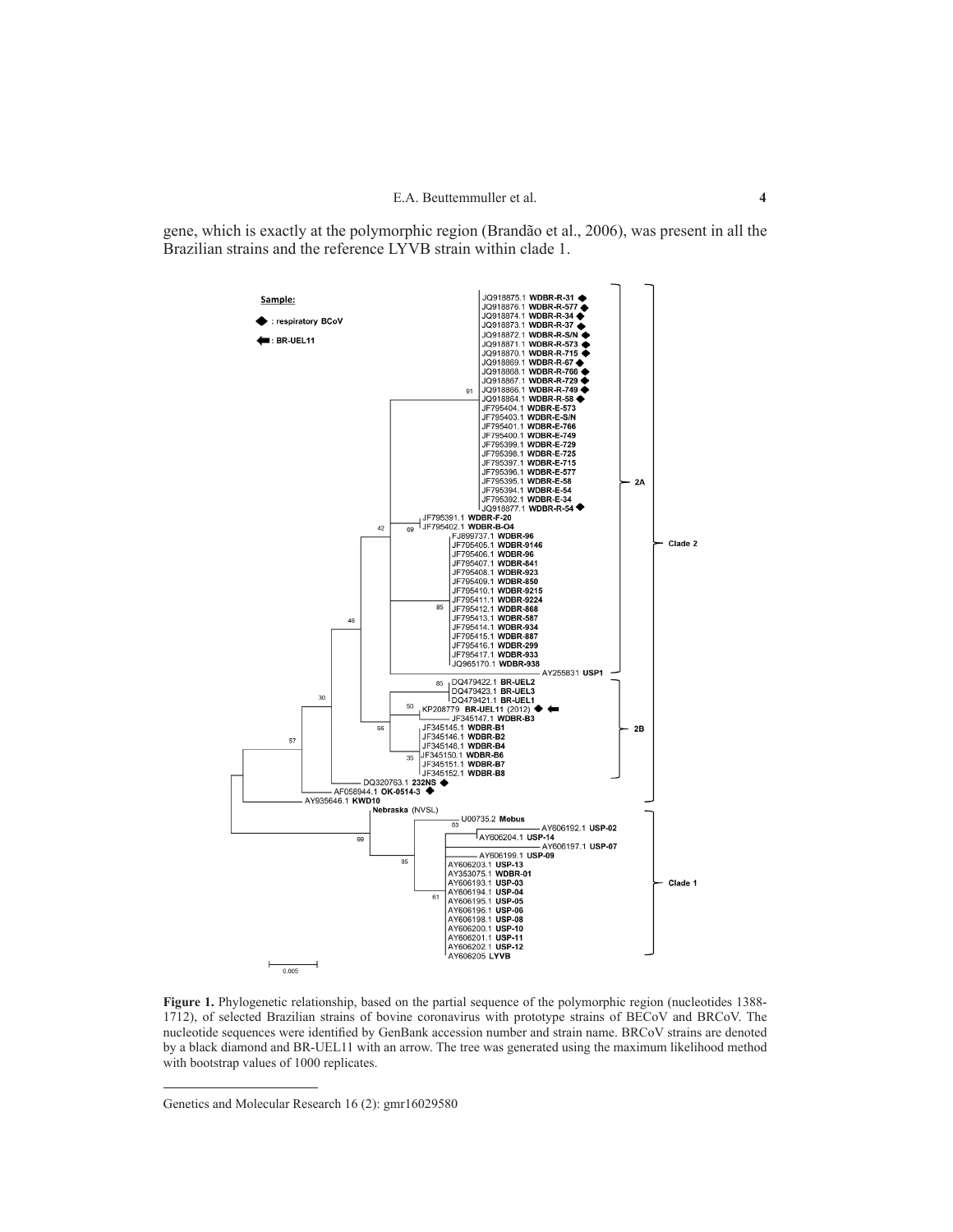Most of the Brazilian BRCoV strains clustered in clade 2, including the respiratory strain BR-UEL11 identified during the outbreak of BRD (Figure 1), and other respiratory strains from Brazil. This clade also contained the respiratory prototypes OK-0514-3 and 232NS, as well as the winter dysentery KWD10 strain. Additionally, two subclades, 2A and 2B, were formed by viruses that originated from Brazil. Subclade 2B consisted of the respiratory BR-UEL11 strain, winter dysentery strains of enteric origin, and the BR-UEL 1, 2, and 3 strains obtained from diarrheic calves (Takiuchi et al., 2008). The subclade 2A consisted of several winter dysentery strains of enteric and respiratory origin and USP-1 from calf stool; however, no nucleotide deletion gaps, as observed in the USP strains of clade 1, were identified.

Calculation of the genetic distance among strains revealed that the BR-UEL11 strain shared 99 to 98% nucleotide identity with similar strains from Brazil within clade 2, but only 91 to 90% identity with strains from Brazil in clade 1, which harbored the 18 nucleotide gap in their sequence. Compared to the prototype strains, BR-UEL11 showed a nucleotide identity of 91% with LYVB, 96% with Mebus, 97% with Nebraska, 98% with KW10, and 99% with the OK-0514-3 and 232NS respiratory strains.

#### **DISCUSSION**

This study demonstrated the phylogenetic relationship among BCoV strains identified and analyzed in Brazil predominantly from 2003 to 2010. In addition, a sequence of the S1 polymorphic region of a BRCoV strain identified in Brazil in 2012 was included in the study. Previous studies have suggested that genetic changes in the gene encoding the S protein of field strains may interfere with the humoral protection elicited by vaccination because vaccines are generally manufactured using the old prototype strains as antigens (Hussain et al., 1991; Lee et al., 2010; Kanno et al., 2013). Currently, commercial vaccines against respiratory pathogens of cattle containing BCoV-derived antigens are lacking in Brazil. Vaccines containing BCoV were developed to prevent calf diarrhea, being formulated only in association with other enteric pathogens. However, empirical analysis based on molecular diagnosis (data not shown) suggests that respiratory strains of BCoV may be significantly prevalent in Brazilian feedlots.

Older hypotheses posit that BCoV strains have genetically evolved from the ancestral enteric viruses to distinct respiratory and enteric strains, which are distant from the old prototypes responsible for calf diarrhea and winter dysentery (Hasoksuz et al., 2002). However, based on the analysis of the *S* gene of South Korean isolates, where strains associated with dysentery clustered with a BRCoV isolate and were distant from the classic Mebus prototype, it was hypothesized that the same strain could cause both respiratory and enteric disease, and that BCoV had evolved to possess dual tropism (enteric and respiratory) (Park et al., 2006). To investigate this possibility, an experiment was performed with the South Korean winter dysentery strain KWD3, which showed that calves developed diarrhea without clinical manifestation of respiratory disease, whereas histopathology demonstrated mild to severe interstitial pneumonia caused by the KWD3 strain (Park et al., 2007).

Phylogenetic analysis of the Brazilian strains revealed that the respiratory BR-UEL11 and WDBR-R- $(x)$  strains clustered within a distinct clade that was distant from the old enteric BCoV prototypes. Clade 1 contained the old prototypes such as LYVB, Mebus, and Nebraska, whereas clade 2 contained more recent strains associated with winter dysentery and respiratory tract disease (Figure 1). Similar results were obtained upon analyzing the *S* gene of winter dysentery strains in Japan (Kanno et al., 2007), and with isolates of enteric and

Genetics and Molecular Research 16 (2): gmr16029580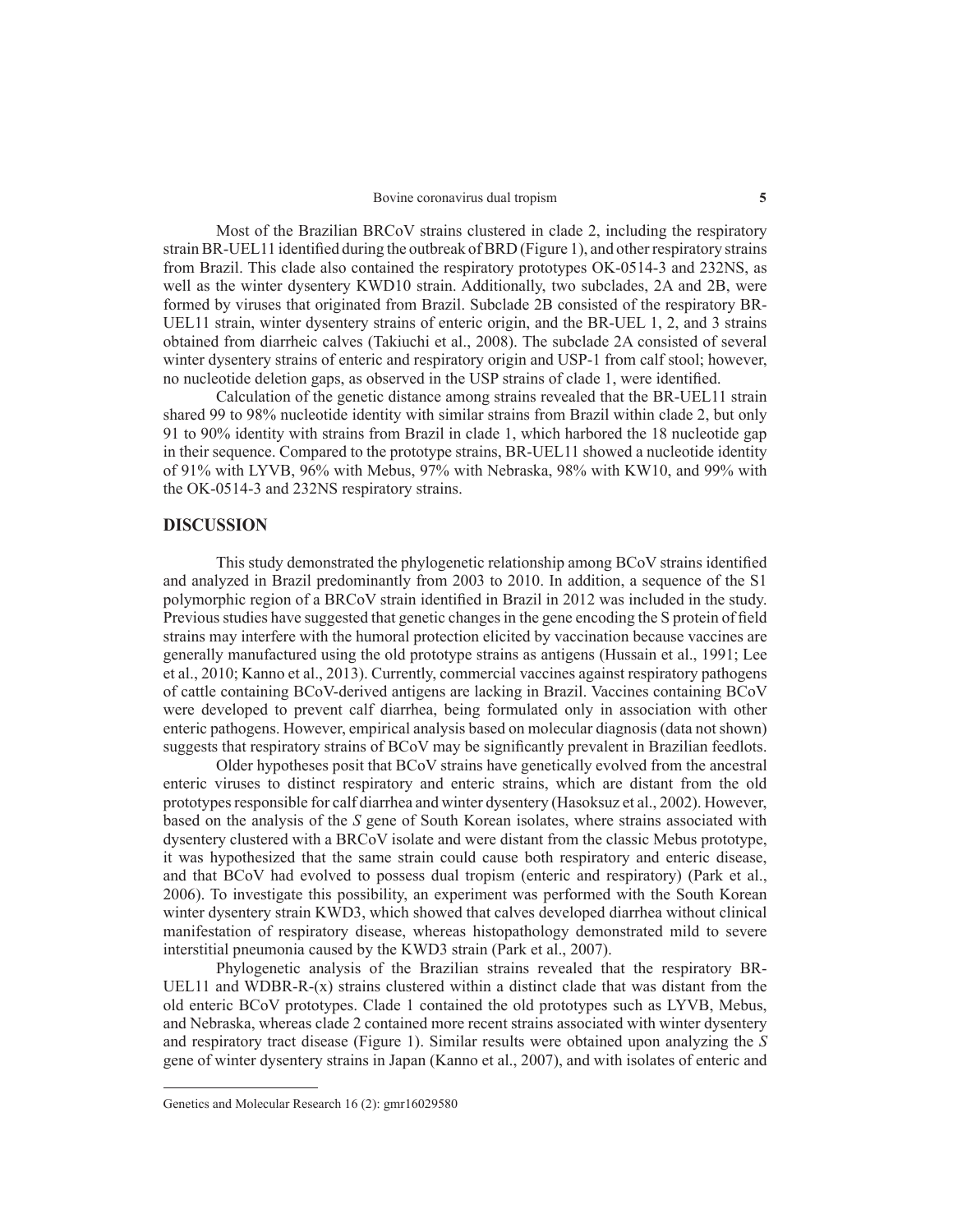respiratory origin from the USA (Fulton et al., 2013). These findings support the theory that this phylogenetic distribution resulted from the evolution of BCoV strains to possess dual enteric and respiratory tropism.

In a phylogenetic analysis with strains from the USA (Fulton et al., 2013), one clade that contained more recent respiratory and winter dysentery strains further diverged into subclades, which varied antigenically. These differences were assessed by virus neutralization, using convalescent cattle sera raised against all the American subclades that cross-react with each other, and the Nebraska prototype strain from a distinct clade (Fulton et al., 2013). Thus, the observed antigenic differences suggest that vaccines manufactured with calf diarrhea prototypes, such as the Mebus strain, may have reduced efficiency against certain strains circulating in the USA. The same phenomenon might occur with certain strains of other countries such as Brazil. However, challenge studies in validated animal models are required to ascertain the correlation between strain-specific antigenic distances and efficiency of vaccine protection in cattle infected with the current Brazilian field strains of BCoV (Fulton et al., 2015).

In conclusion, we have demonstrated that the respiratory and enteric winter dysentery strains of the Brazilian bovine coronavirus included in this analysis are distant from the ancestral LYVB, Mebus, Nebraska, and old field strains that clustered with prototypes related to calf diarrhea. These findings suggest that the BCoV strains of Brazil probably diverged from enteric to dual tropism, and currently the same strain is associated with both enteric and respiratory diseases. In addition, since the Spike protein is the major neutralizing antigen of coronaviruses, the differences in the *S* gene sequence between the Brazilian strains and the old BCoV prototypes highlight the importance of assessing the efficacy of vaccines raised against the current field strains in Brazil.

## **ACKNOWLEDGMENTS**

The authors thank the following Brazilian Institutes for financial support: Conselho Nacional de Desenvolvimento Científico e Tecnológico (CNPq), Coordenação de Aperfeiçoamento de Pessoal de Nível Superior (CAPES), Financing of Studies and Projects (FINEP), and the Araucaria Foundation (FAP/PR). A.F. Alfieri, S.A. Headley, and A.A. Alfieri are recipients of CNPq fellowships and grants.

### **REFERENCES**

Boileau MJ and Kapil S (2010). Bovine coronavirus associated syndromes. *Vet. Clin. North Am. Food Anim. Pract.* 26: 123-146. http://dx.doi.org/10.1016/j.cvfa.2009.10.003

- Brandão PE, Gregori F, Richtzenhain LJ, Rosales CA, et al. (2006). Molecular analysis of Brazilian strains of bovine coronavirus (BCoV) reveals a deletion within the hypervariable region of the S1 subunit of the spike glycoprotein also found in human coronavirus OC43. *Arch. Virol.* 151: 1735-1748. http://dx.doi.org/10.1007/s00705-006-0752-9
- Cavanagh D (1983). Coronavirus IBV: structural characterization of the spike protein. *J. Gen. Virol.* 64: 2577-2583. http:// dx.doi.org/10.1099/0022-1317-64-12-2577
- Chouljenko VN, Kousoulas KG, Lin X and Storz J (1998). Nucleotide and predicted amino acid sequences of all genes encoded by the 3′ genomic portion (9.5 kb) of respiratory bovine coronaviruses and comparisons among respiratory and enteric coronaviruses. *Virus Genes* 17: 33-42. http://dx.doi.org/10.1023/A:1008048916808

Decaro N, Mari V, Desario C, Campolo M, et al. (2008). Severe outbreak of bovine coronavirus infection in dairy cattle

Boom R, Sol CJ, Salimans MM, Jansen CL, et al. (1990). Rapid and simple method for purification of nucleic acids. *J. Clin. Microbiol.* 28: 495-503.

Genetics and Molecular Research 16 (2): gmr16029580